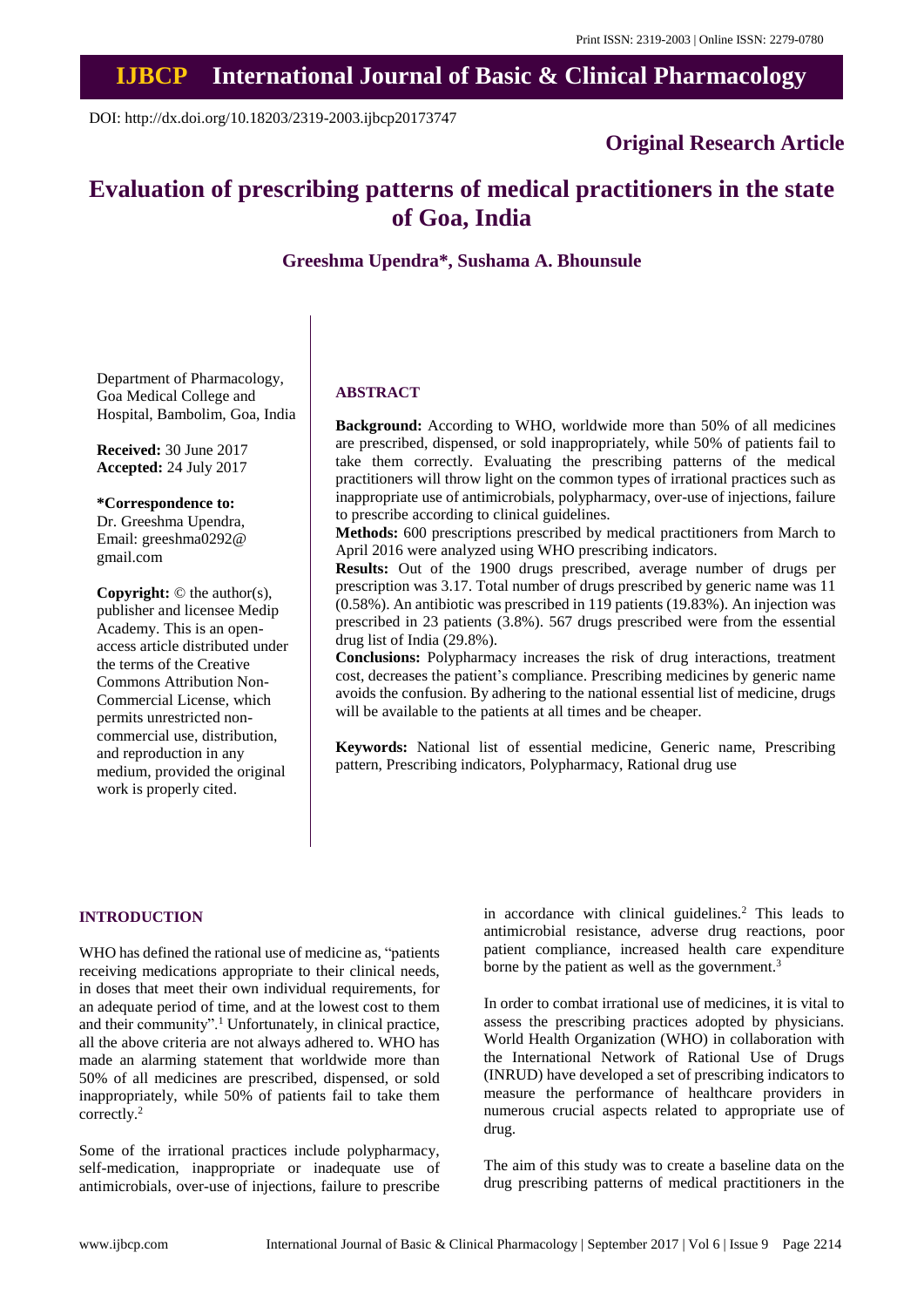state of Goa and evaluate its rationality using WHO prescribing indicators.

### **METHODS**

#### *Study area and period*

This study was carried out in various pharmacies in the state of Goa from March to April 2016.

#### *Sample size and study design*

This was a quantitative and cross sectional study**.** Photographs of 600 prescriptions prescribed by medical practitioners were taken randomly, to minimize bias. For a cross sectional study to evaluate prescribing practices, a minimum sample size of 600 is required, with a greater number if possible.<sup>4</sup> Legible prescriptions written by medical practitioners (MBBS, MD, MS, BDS, MDS) were included in this study. Prescriptions belonging to pediatric age groups and those prescribed by super specialists were excluded.

#### *Data analysis*

All data were first analyzed manually and then using Microsoft Excel 2010. Descriptive statistics were utilized. The ideal values for the prescribing indicators were adopted from previous studies.<sup>5</sup> The WHO prescribing indicators were calculated using the following formulae.<sup>4</sup>

#### *Indicator 1*

This is the average number of drugs per prescription, which helps to measure the degree of polypharmacy. It was obtained by dividing the total number of drugs prescribed by the number of prescriptions studied.

#### *Indicator 2*

It displays the percentage of drugs prescribed by generic name. This is to calculate the tendency to prescribe by generic name. It was achieved by dividing the number of drugs prescribed by generic name by the total number of drugs prescribed, multiplied by 100.

## *Indicator 3*

It shows the percentage of prescriptions with an antibiotic prescribed. This helps to evaluate the extent of misuse of antibiotic. It was calculated by dividing the number of prescriptions in which antibiotics were prescribed by the total number of prescriptions surveyed, multiplied by 100.

#### *Indicator 4*

This was to determine the percentage of prescriptions with an injection prescribed. It measured the level of overuse of injectables. It was obtained by dividing the number of prescriptions in which injections were prescribed by the total number of prescriptions studied, multiplied by 100.

#### *Indicator 5*

This determined percentage of drugs that were prescribed from the Essential Drug List. It measured the degree to which prescribing practices conformed with National List of Essential Medicine of India. It was calculated by dividing the number of drugs prescribed which are listed on the NLEM by the total number of drugs prescribed multiplied by 100.

## *Operational definitions*

Generic name: NLEM 2015, WHO 18<sup>th</sup> list of essential medicines, CIMS were used as a basis to confirm the generic name of a drug.

Antibiotics: Drugs such as antibacterial, anti-infective dermatological drugs, and anti-infective ophthalmological agents, from WHO 18<sup>th</sup> List of Essential Medicines, were considered as antibiotics in this study.

Combination of drugs that are prescribed for a given health condition was counted as one.

Polypharmacy: concurrent use of two or more drugs for a given patient.

## **RESULTS**

600 prescriptions written by medical practitioners, obtained from the patients, from various private pharmacies in the state of Goa, were analysed prospectively from March to April 2016.

#### **Table 1: WHO prescribing indicators.**

| <b>WHO</b> prescribing<br><b>indicators</b>                 | <b>Number</b><br>of drugs | <b>Results</b> | <b>Ideal</b><br>values |
|-------------------------------------------------------------|---------------------------|----------------|------------------------|
| Average number of<br>drugs per prescription                 | 1903                      | 3.17           | $1.6 - 1.8$            |
| Percentage of drugs<br>prescribed by generic<br>name        | 11                        | 0.58%          | 100%                   |
| Percentage of<br>antibiotics prescribed<br>per prescription | 119                       | 19.83%         | $20-$<br>26.8%         |
| Percentage of<br>injections prescribed<br>per prescription  | 23                        | 3.8%           | $13.4-$<br>24.1%       |
| Percentage of drugs<br>prescribed from<br><b>NLEM 2015</b>  | 567                       | 29.8%          | 100%                   |

Out of the 1900 drugs prescribed, average number of drugs per prescription was 3.17. Total number of drugs prescribed by generic name was 11 (0.58%). An antibiotic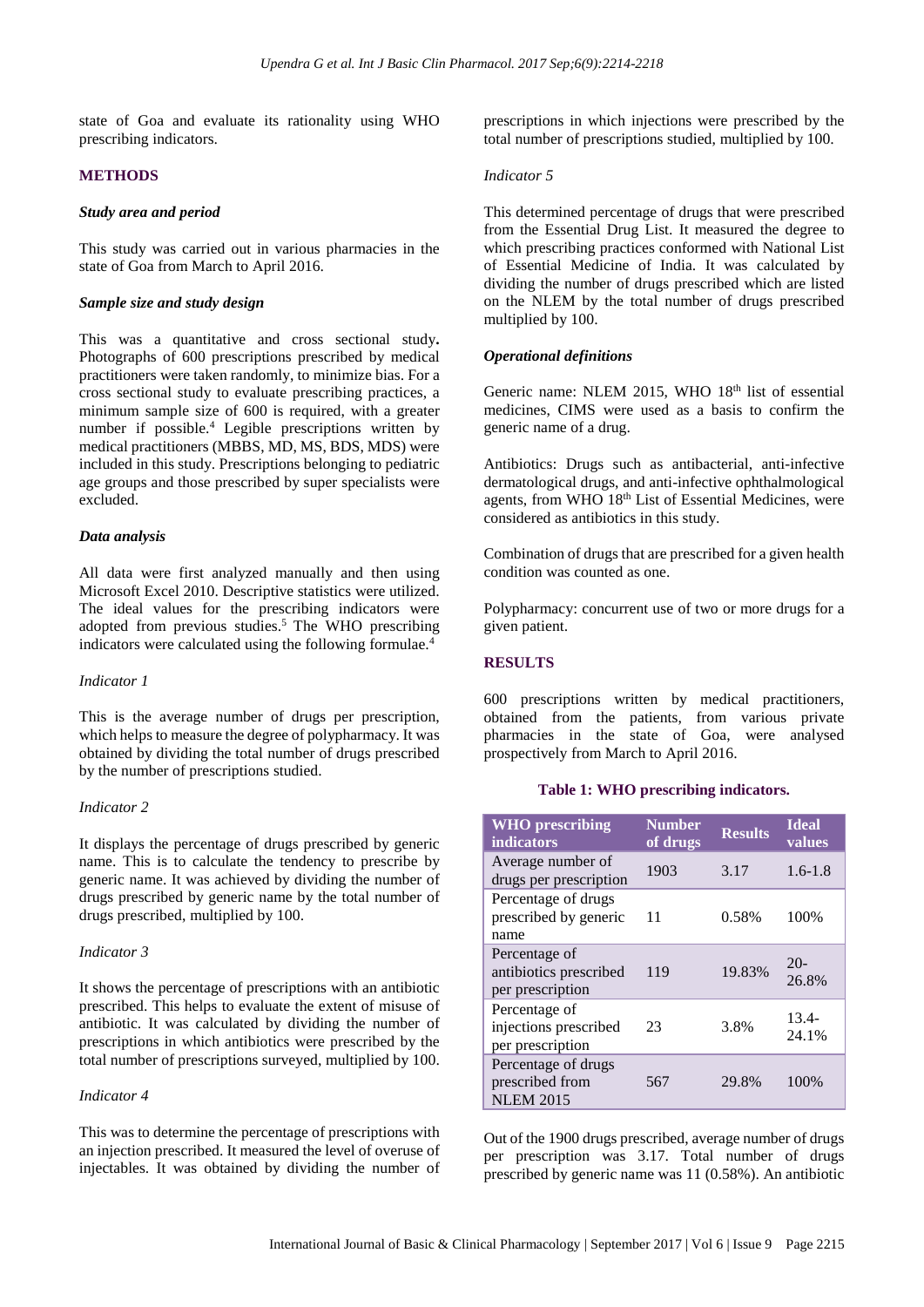was prescribed in 119 patients (19.83%). An injection was prescribed in 23 patients (3.8%). 567 drugs prescribed were from the National List of Essential Medicines (29.8%) (Table 1).

Out of the 1903 drugs prescribed in this study, the percentages of drugs prescribed by oral, topical and parenteral route were 88%, 2% and 10% respectively (Figure 1).



**Figure 1: Number of drugs per prescriptions.**

Maximum number of prescriptions (165) contained 2 drugs. The number of drugs prescribed per prescription varied from 1 to 14 (Figure 2).



#### **Figure 2: Percentage of drugs prescribed by specific routes.**

Among all the drugs prescribed, antimicrobials were most commonly prescribed (n=317, 17%) followed by vitamins/minerals/antioxidants (n= 307, 16%) and cardiovascular drugs (n=297, 15.6%). Drugs other than antibiotics for genitourinary system were prescribed the least (n=13, 1%) (Table 2).

Among antimicrobials, amoxicillin and clavulanic acid fixed dose combination was the most commonly

prescribed followed by cefixime, azithromycin, doxycycline, ciprofloxacin (Figure 3).

#### **Table 2: Category-wise prescribing frequency.**

| <b>Drug Categories</b>                   | <b>Number</b><br>of drugs<br>prescribed<br>(1903) | $%$ of<br>drugs<br>prescribed |
|------------------------------------------|---------------------------------------------------|-------------------------------|
| Antimicrobials                           | 317                                               | 17%                           |
| vitamins/minerals/antioxidants           | 307                                               | 16%                           |
| Cardiovascular drugs                     | 297                                               | 15.6%                         |
| CNS drugs                                | 188                                               | 10%                           |
| Gastrointestinal drugs                   | 177                                               | 9%                            |
| Analgesics                               | 170                                               | 9%                            |
| Respiratory drugs and<br>antihistaminics | 156                                               | 8%                            |
| Endocrine                                | 142                                               | 7%                            |
| Musculoskeletal drugs                    | 44                                                | 2%                            |
| Steroids                                 | 40                                                | 2%                            |
| Genitourinary other than<br>antibiotics  | 13                                                | 1%                            |
| Others                                   | 60                                                | 3%                            |



#### **Figure 3: Commonly prescribed antibiotics.**

#### **DISCUSSION**

This study revealed that the average number of drugs prescribed per encounter was 3.17, with a maximum of 14 drugs prescribed per prescription. This value is higher than the ideal (1.6-1.8) values. However, this study value was found to be lower when compared to similar studies carried out in Chennai, Tamil Nadu (4.38), Shimoga, Karnataka (5.3), Chandigarh, Punjab (3.6), Maharashtra (3.62), North India (4.02) and higher in the areas of Bhopal, Madhya Pradesh (2.35), Jalna, Maharashtra (2.82). $6-12$ 

This study demonstrated that prescribing by generic name was at a disappointing level of 0.58%, when the ideal value was 100%. Similar domestic research findings also showed unsatisfactory results.<sup>6-8,12</sup> A study in North India revealed that not even a single drug was prescribed by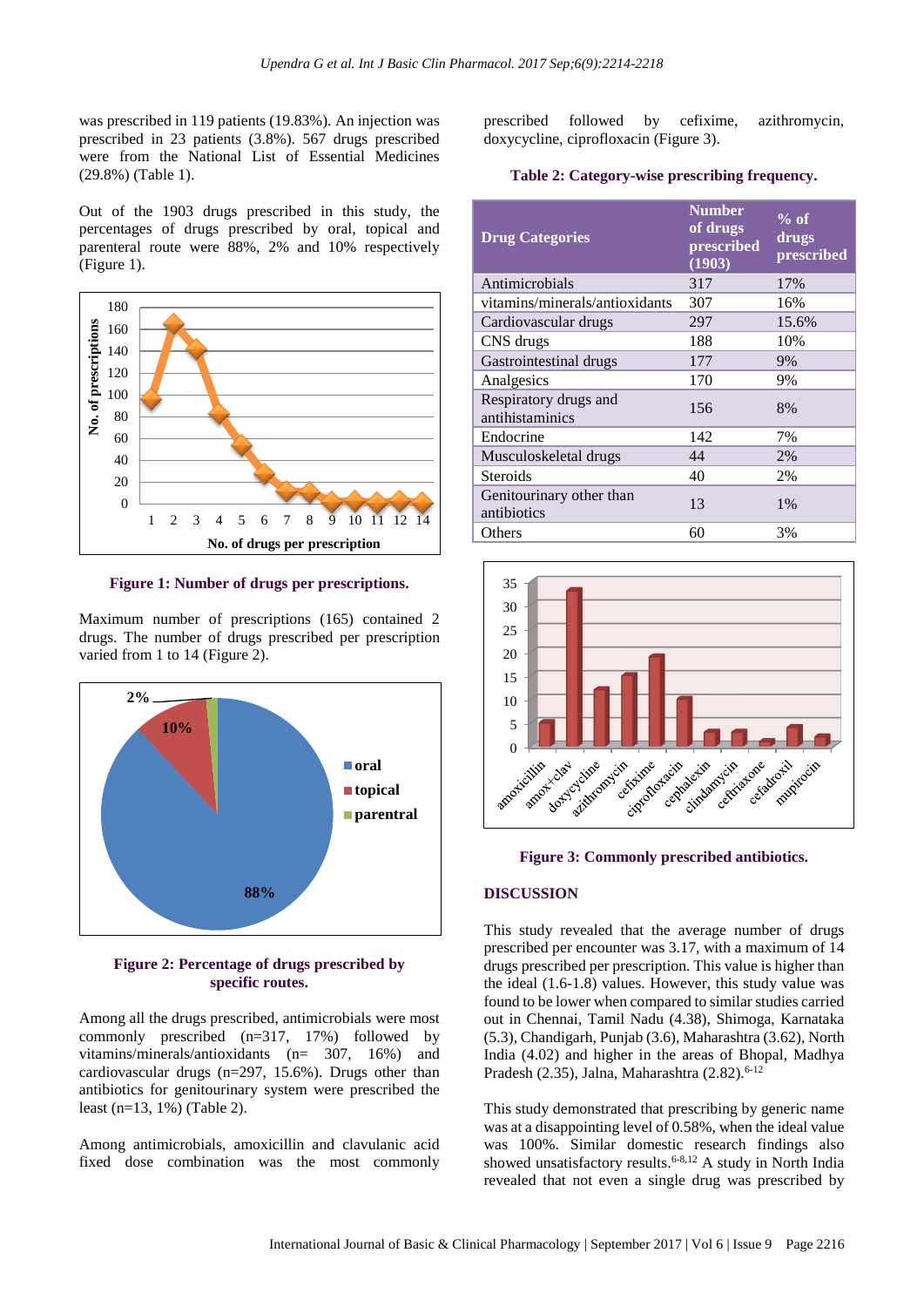generic name.<sup>10</sup> However a few other studies showed promising results.<sup>11,13,14</sup> Similar studies in Pakistan (83.1%), Nepal (84%), Northern Ethiopia (93.3%), Brazil  $(86.1\%)$ , China  $(96.12\%)$  noted better results.<sup>15-19</sup> The WHO endorses prescribing medication by its generic name. It enables easy identification of medication and better communication between health care providers.<sup>20</sup>

In this study, the percentage of antibiotics prescribed per prescription was 19.83%. According to WHO, in developing countries where infectious diseases are more prevalent, 15-25% of prescriptions with antibiotics is expected.<sup>4</sup> Cautious use of antibiotics is warranted in the present era, were antibiotic resistance have become rampant.

Only 3.8% of prescriptions prescribed were of injectables. This is a good sign, as one of the key factors for the irrational use of medicines is the injudicious use of injections, when oral formulations would have been more appropriate. 2

In this study, only 29.8% medicines were prescribed from the National Essential List of Medicine (100% being the ideal value). In contrast to the present study, medicines prescribed from the National Essential List of Medicine were higher in the states of Karnataka (90.18%), Maharashtra (81.6%), Madhya Pradesh (73.54%) in India, and countries like Ethiopia (96.6%), Sudan (72.83%), Nigeria (94%), Sri Lanka, Brazil (80%), Pakistan (98.8%).7,9,11,21-26 Adopting the NELM in clinical practice promotes rational, safe and cost effective utilization of medicines.<sup>27</sup>

## **CONCLUSION**

The medical practitioners in Goa did not adhere to all the prescribing indicators formulated by WHO. This study revealed the irrational practice of polypharmacy, which is an important risk factor for drug-drug interactions and adverse drug reactions. This study also showed the failure of medical practitioners to prescribe drugs by their generic names and from the national essential list of medicines. This study finding, will contribute to national and international literature, which can be used by policymakers to implement policies to improve rational prescribing pattern. Problem-based pharmacotherapy training in undergraduate curricula, continued medical education for medical practitioners, establishment of drug information centers and drug bulletins, public awareness about medicines, appropriate and enforced regulations by competent authorities are some of the core policies suggested by WHO to promote rational use of medicines.<sup>2</sup>

#### *Funding: No funding sources*

*Conflict of interest: None declared Ethical approval: The study was approved by the Institutional Ethics Committee of Goa Medical College, Bambolim-Goa, India*

#### **REFERENCES**

- 1. The rational use of drugs, Report of the Conference of Experts, Nairobi, November; 1985:25-29. Available at: http://apps.who.int/medicinedocs/documents/s17054e /s17054e.pdf. Accessed 20 May 2017.
- 2. WHO Policy Perspectives on Medicines Promoting rational use of medicines: core components. September 2002. World Health Organization Geneva. Available at: http://apps.who.int/medicinedocs/pdf/h3011e/h3011e. pdf. Accessed 20 May 2017.
- 3. Tripathy KD. Essentials of Medical Pharmacology. 7thEdition. New Delhi: Jaypee Brothers Medical Publishers (P) Ltd.; 2013:4.
- 4. How to investigate drug use in health facilities: selected drug use indicators, WHO; 1993:1-92. Available at: at: http://apps.who.int/medicinedocs/en/d/Js2289e. Accessed 20 may 2017.
- 5. Isah AO, Ross-Degnan D, Quick J, Laing R, Mabadeje AFB, The development of standard values for the WHO drug use prescribing indicators. Available at: http://archives.who.int/icium/icium1997/posters/1a2\_ txt.html. Accessed 20 May 2017.
- 6. Geetha P, Vijayalakshmi P, Tilak S, Maheswaran A, Narayanan N. Prescription analysis to evaluate the rational use of drugs by using who health care indicators. Int. J. Multidiscip. Res. Dev. 2015 May;2(5):358-60.
- 7. Prasad SN, Jagadeesh K, Revankar S. Study of Rationality Of Prescriptions & Analysis Of Drugs Prescribed Among In-Patients Of Mcgann Teaching Hospital, S.I.M.S, Shimoga, Karnataka, India. IOSR-JDMS. 2014 July;13(7):30-5.
- 8. Mittal N, Mittal R, Singh I, Shafiq N, Malhotra S. Drug Utilisation Research in a Tertiary Care Center: Recommendations for Improving Hospital Drug Dispensing Policies. Indian J Pharm Sci. 2014;76(4):308-14.
- 9. Lalan BK, Hiray RS, Ghongane BB. Drug prescription pattern of outpatients in a tertiary care teaching hospital in Maharashtra. Int J Pharm Bio Sci. 2012 July;3(3):225-9.
- 10. Ahsan M, Shaifali I, Mallick AK, Singh HK, Verma S, Shekhar A. Prescription auditing based on World Health Organization (WHO) prescribing indicators in a teaching hospital in North India. Int J Med Res Rev. 2016;4(10):1847-52.
- 11. Gupta R, Marko JL. Drug prescription pattern of outpatients in a tertiary care teaching hospital in central India. Iint. J. Bioassays, 2014;3(12):3566-8.
- 12. Khan IN, Chandrakapure AR, Mateenuddin M, Arif S, Giri S, Faheem M. Prescription pattern in OPD hospital in a rural area of Jalna Dist, Maharashtra, India, Med Pulse -International Medical Journal. 2014 April;1(4):165-7.
- 13. Gangopadhyay T, Mandal A, Mandal S, Basu B, Maiti T, Das A, et al. Drug utilization study from a